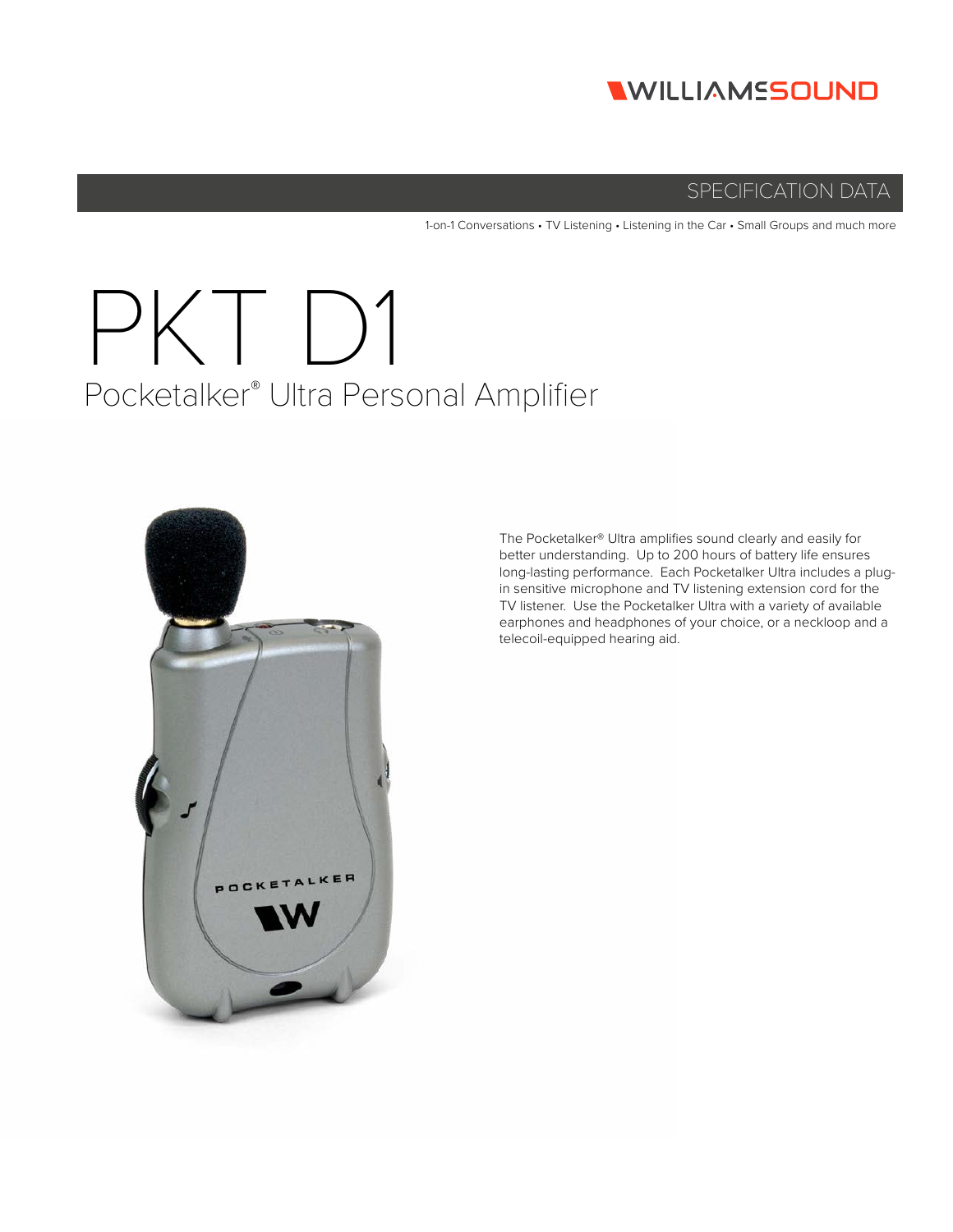## **PKT D1 Personal Amplifier:**

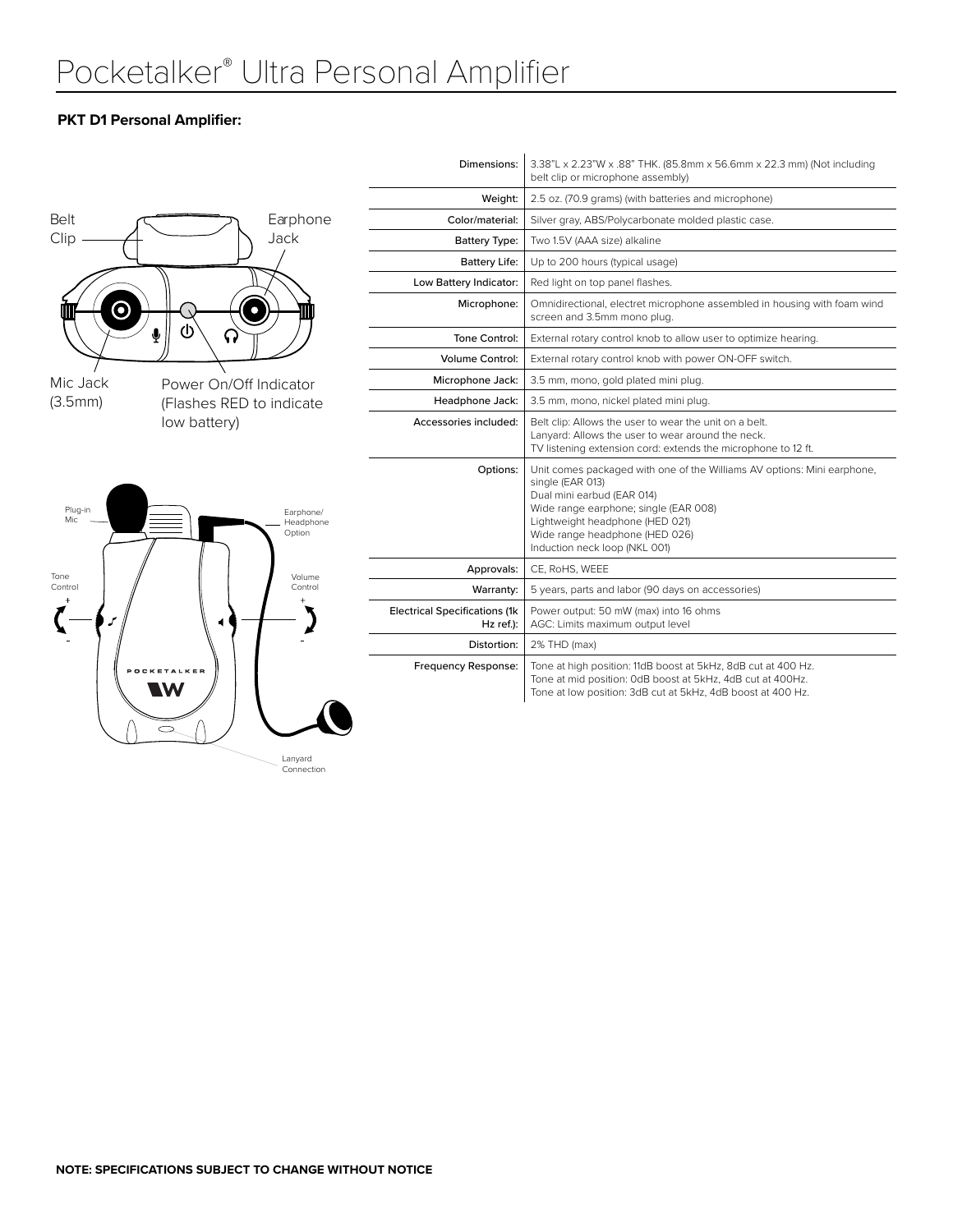## **Acoustic Specifications: Typical values (ANSI S3.22-1987)**

### **Lightweight headphone, HED 021: (with 6cc coupler)**

| Test                        | <b>Tone High</b> | <b>Tone Mid</b> | <b>Tone Low</b> |
|-----------------------------|------------------|-----------------|-----------------|
| SSPI 90                     | 124.3 dB         | 124.8 dB        | 124.8 dB        |
| HF Ave (SSPL90)             | 120.7 dB         | 120.6 dB        | 120.5 dB        |
| HF Ave full on gain (50 dB) | 46.9 dB          | 44.9 dB         | 41.0 dB         |
| Ref test gain               | 43.7 dB          | 43.6 dB         | 41.5 dB         |





#### **Wide range headphone, HED 026: (with 6cc coupler)**

| Test                        | <b>Tone High</b>   | <b>Tone Mid</b>    | <b>Tone Low</b> |
|-----------------------------|--------------------|--------------------|-----------------|
| SSPI 90                     | 121.4 dB           | $125.3 \text{ dB}$ | 124.8 dB        |
| HF Ave (SSPL90)             | $119.5 \text{ dB}$ | $120.7 \text{ dB}$ | 120.9 dB        |
| HF Ave full on gain (50 dB) | 45.6 dB            | 44.8 dB            | 41.2 dB         |
| Ref test gain               | 42.5 dB            | 43.7 dB            | 41.7 dB         |





#### **Mini earphone single, EAR 013: (with 2cc coupler)**

| Test                        | <b>Tone High</b>   | <b>Tone Mid</b> | <b>Tone Low</b> |
|-----------------------------|--------------------|-----------------|-----------------|
| SSPI 90                     | 123.8 dB           | 124.0 dB        | 123.2 dB        |
| HF Ave (SSPL90)             | $118.7 \text{ dB}$ | 118.6 dB        | 118.6 dB        |
| HF Ave full on gain (50 dB) | 44.7 dB            | 44.2 dB         | 38.9 dB         |
| Ref test gain               | 41.7 dB            | 41.6 dB         | 39.2 dB         |





**Note: The Pocketalker® Ultra is not sold, advertised or intended for use as a personal hearing aid. Williams AV recommends that any individual experiencing hearing loss be examined by a physician/audiologist to determine the cause before using this device.**